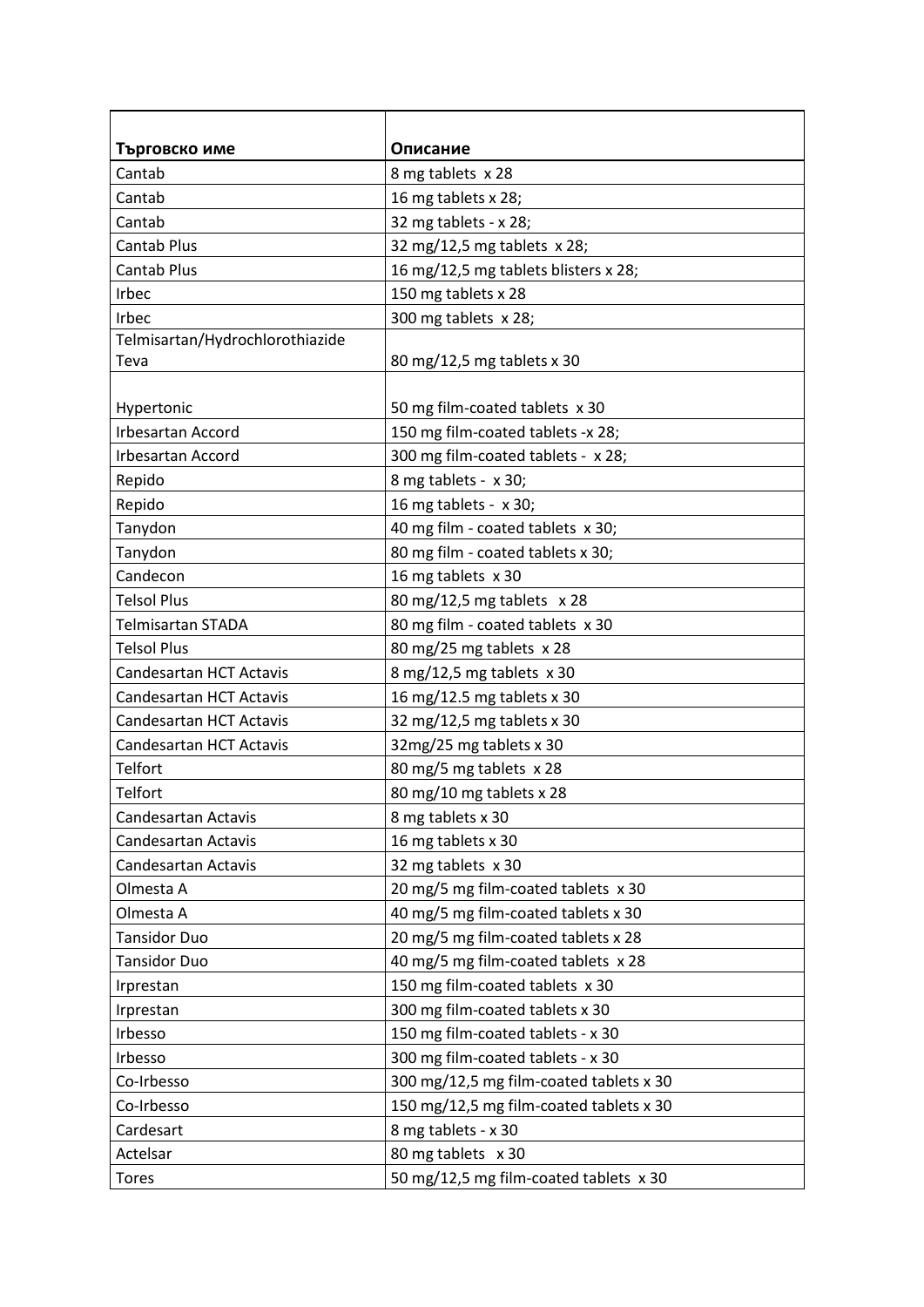| Rasoltan                             | 50 mg film-coated tablets x 30                          |
|--------------------------------------|---------------------------------------------------------|
| <b>VAPRESS</b>                       | 160 mg film-coated tablets x 30                         |
| Tespadan                             | 20 mg/5 mg film-coated tablets x 28                     |
| Tespadan                             | 40 mg/5 mg film-coated tablets x 28                     |
| <b>CO-IRBESAN</b>                    | 150 mg/12,5 mg film-coated tablets - x 28               |
| <b>CO-IRBESAN</b>                    | 300 mg/12,5 mg film-coated tablets - x 28               |
| Olmesartan/HCTZ Mylan                | 20 mg/12,5 mg film-coated tablets x 30                  |
| Olmesartan/HCTZ Mylan                | 40 mg/12,5 mg film-coated tablets x 30                  |
| Olmesta                              | 20 mg film - coated tablets x 30                        |
| Olmesta                              | 40 mg film - coated tablets x 30                        |
|                                      |                                                         |
| Candecard H                          | 8 mg/12,5 mg tablets x28                                |
|                                      |                                                         |
| Candecard H                          | 16 mg/12,5 mg tablets x28                               |
| <b>CONVERIDE</b>                     | 300 mg/12.5 mg film-coated tablets - x 14               |
| Telmisartan/hydrochlorothiazide EGIS | 80 mg/12,5 mg tablets 30                                |
| Tanydon HCT                          | 80 mg/12,5 mg tablets - blisters x 30                   |
| Tanydon HCT                          | 80 mg/25 mg tablets - blisters x 30                     |
| <b>CONVERIDE</b>                     | 150 mg/12,5 mg film-coated tablets - blisters x 14      |
| Rasoltan Plus                        | 50 mg/12,5 mg film-coated tablets blisters x30          |
| Candesartan HCT Aurobindo            | 8 mg/12.5 mg tablets blisters x 28                      |
|                                      |                                                         |
| Cardesart-Co                         | 8 mg/12,5 mg tablets x 30                               |
| Cardesart-Co                         | 16 mg/12,5 mg tablets x 30                              |
| Lozap                                | 50 mg film-coated tablets - x 30                        |
| Coolsart                             | 20 mg/25 mg film-coated tablets - x 30                  |
| Coolsart                             | 40 mg/25 mg film-coated tablets - x 30                  |
| Olsart                               | 10 mg film-coated tablets - x 30                        |
| Olsart                               | 20 mg film-coated tablets - x 30                        |
| Olsart                               | 40 mg film-coated tablets - x 30                        |
| Olimestra                            | 10 mg film-coated tablets - blisters x 30;              |
| Olimestra                            | 20 mg film-coated tablets - blisters x 30;              |
| Olimestra                            | 40 mg film-coated tablets - blisters x 30;              |
| Tespadan HCT                         | 20 mg/5 mg/12,5 mg film-coated tablets, blisters x 28;  |
| Tespadan HCT                         | 40 mg/5 mg/12.5 mg film-coated tablets, blisters x 28;  |
| Tespadan HCT                         | 40 mg/5 mg/25 mg film-coated tablets, blisters x 28;    |
| Tespadan HCT                         | 40 mg/10 mg/12.5 mg film-coated tablets, blisters x 28; |
| Tespadan HCT                         | 40 mg/10 mg/25 mg film-coated tablets, blisters x 28;   |
| Lotar                                | 100 mg film-coated tablets - x 30                       |
| Tansidor                             | 20 mg film-coated tablets x 28;                         |
| Tansidor                             | 40 mg film-coated tablets x 28;                         |
| Losarcon-Co                          | 50 mg/12,5 mg film-coated tablets x 30                  |
| Irprezide                            | 150 mg/ 12.5 mg film - coated tablets, blisters x 30;   |
| Irprezide                            | 300 mg/12.5 mg film - coated tablets blister x30;       |
| Tezeo                                | 80 mg tablets - x 30;                                   |